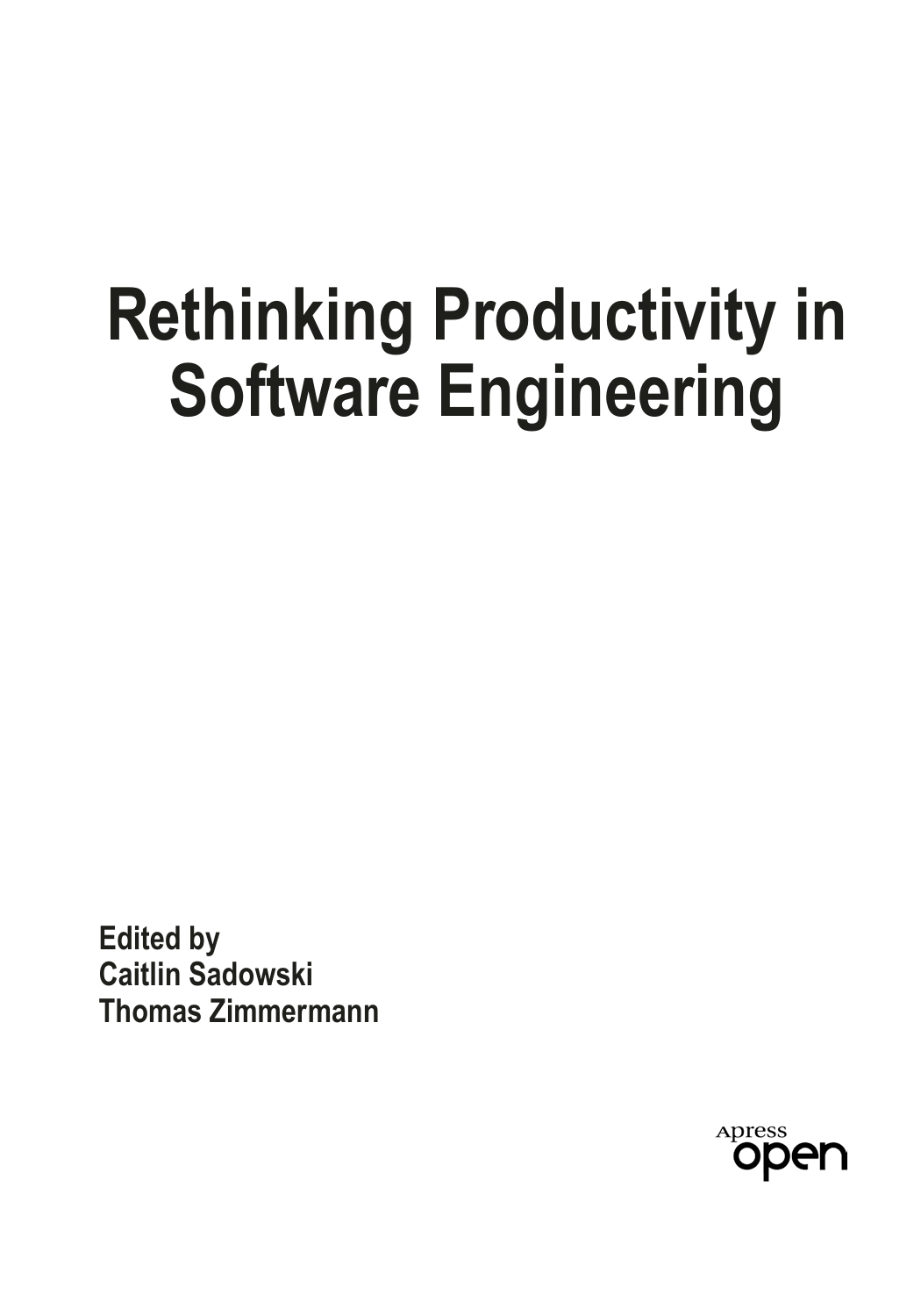#### *Rethinking Productivity in Software Engineering*

Caitlin Sadowski Mountain View, CA, USA

## <https://doi.org/10.1007/978-1-4842-4221-6>

Tomas Zimmermann Bellevue, WA, USA

ISBN-13 (pbk): 978-1-4842-4220-9 ISBN-13 (electronic): 978-1-4842-4221-6

Library of Congress Control Number: 2019934471

#### Copyright  $\odot$  The Author(s) and Editor(s) 2019

Tis work is subject to copyright. All rights are reserved by the Publisher, whether the whole or part of the material is concerned, specifcally the rights of translation, reprinting, reuse of illustrations, recitation, broadcasting, reproduction on microflms or in any other physical way, and transmission or information storage and retrieval, electronic adaptation, computer software, or by similar or dissimilar methodology now known or hereafter developed.



**Open Access** This book is licensed under the terms of the Creative Commons Attribution-NonCommercial-NoDerivatives 4.0 International License (http://creativecommons.org/licenses/ by-nc-nd/4.0/), which permits any noncommercial use,sharing, distribution and reproduction in

any medium or format, as long as you give appropriate credit to the original author(s) and the source, provide a link to the Creative Commons license and indicate if you modifed the licensed material. You do not have permission under this license to share adapted material derived from this book or parts of it.

The images or other third party material in this book are included in the book's Creative Commons license, unless indicated otherwise in a credit line to the material. If material is not included in the book's Creative Commons license and your intended use is not permitted by statutory regulation or exceeds the permitted use, you will need to obtain permission directly from the copyright holder.

Chapter 9 is licensed under the terms of the Creative Commons Attribution 4.0 International License (http:// creativecommons.org/licenses/by/4.0/). For further details, see license information in the chapter.

Trademarked names, logos, and images may appear in this book. Rather than use a trademark symbol with every occurrence of a trademarked name, logo, or image we use the names, logos, and images only in an editorial fashion and to the beneft of the trademark owner, with no intention of infringement of the trademark.

The use in this publication of trade names, trademarks, service marks, and similar terms, even if they are not identified as such, is not to be taken as an expression of opinion as to whether or not they are subject to proprietary rights.

While the advice and information in this book are believed to be true and accurate at the date of publication, neither the authors nor the editors nor the publisher can accept any legal responsibility for any errors or omissions that may be made. The publisher makes no warranty, express or implied, with respect to the material contained herein.

Managing Director, Apress Media LLC: Welmoed Spahr Acquisitions Editor: Susan McDermott Development Editor: James Markham Coordinating Editor: Jill Balzano

Cover image designed by Freepik (www.freepik.com)

Distributed to the book trade worldwide by Springer Science+Business Media New York, 233 Spring Street, 6th Floor, New York, NY 10013. Phone 1-800-SPRINGER, fax (201) 348-4505, e-mail orders-ny@springer-sbm.com, or visit www.springeronline.com. Apress Media, LLC is a California LLC and the sole member (owner) is Springer Science + Business Media Finance Inc (SSBM Finance Inc). SSBM Finance Inc is a **Delaware** corporation.

For information on translations, please e-mail rights@apress.com, or visit www.apress.com/rights-permissions.

Apress titles may be purchased in bulk for academic, corporate, or promotional use. eBook versions and licenses are also available for most titles. For more information, reference our Print and eBook Bulk Sales web page at www. apress.com/bulk-sales.

Any source code or other supplementary material referenced by the author in this book is available to readers on GitHub via the book's product page, located at www.apress.com/9781484242209. For more detailed information, please visit www.apress.com/source-code.

Printed on acid-free paper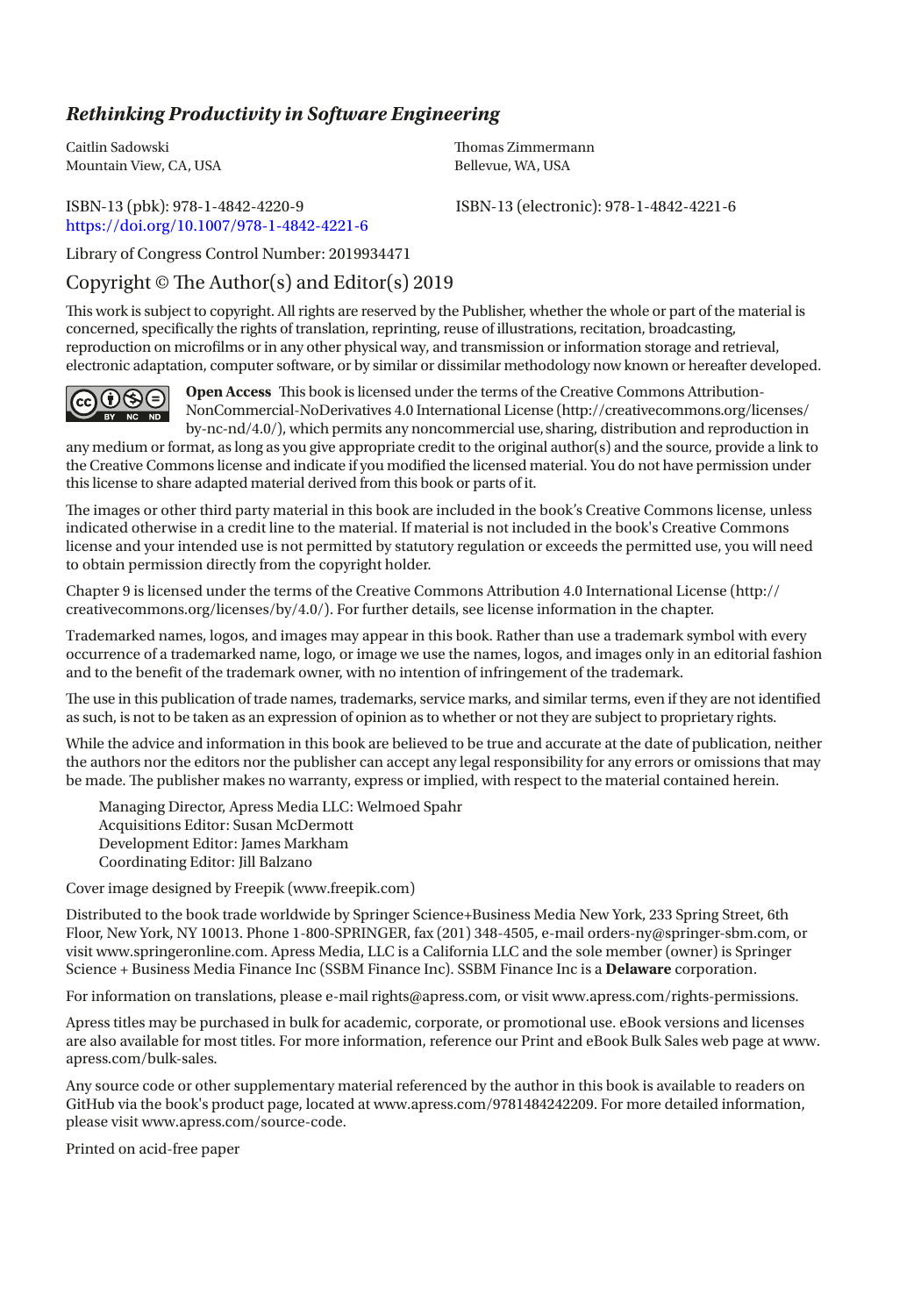*To Mr. Wiggles.*

*—Caitlin Sadowski*

*To my parents. —Tomas Zimmermann*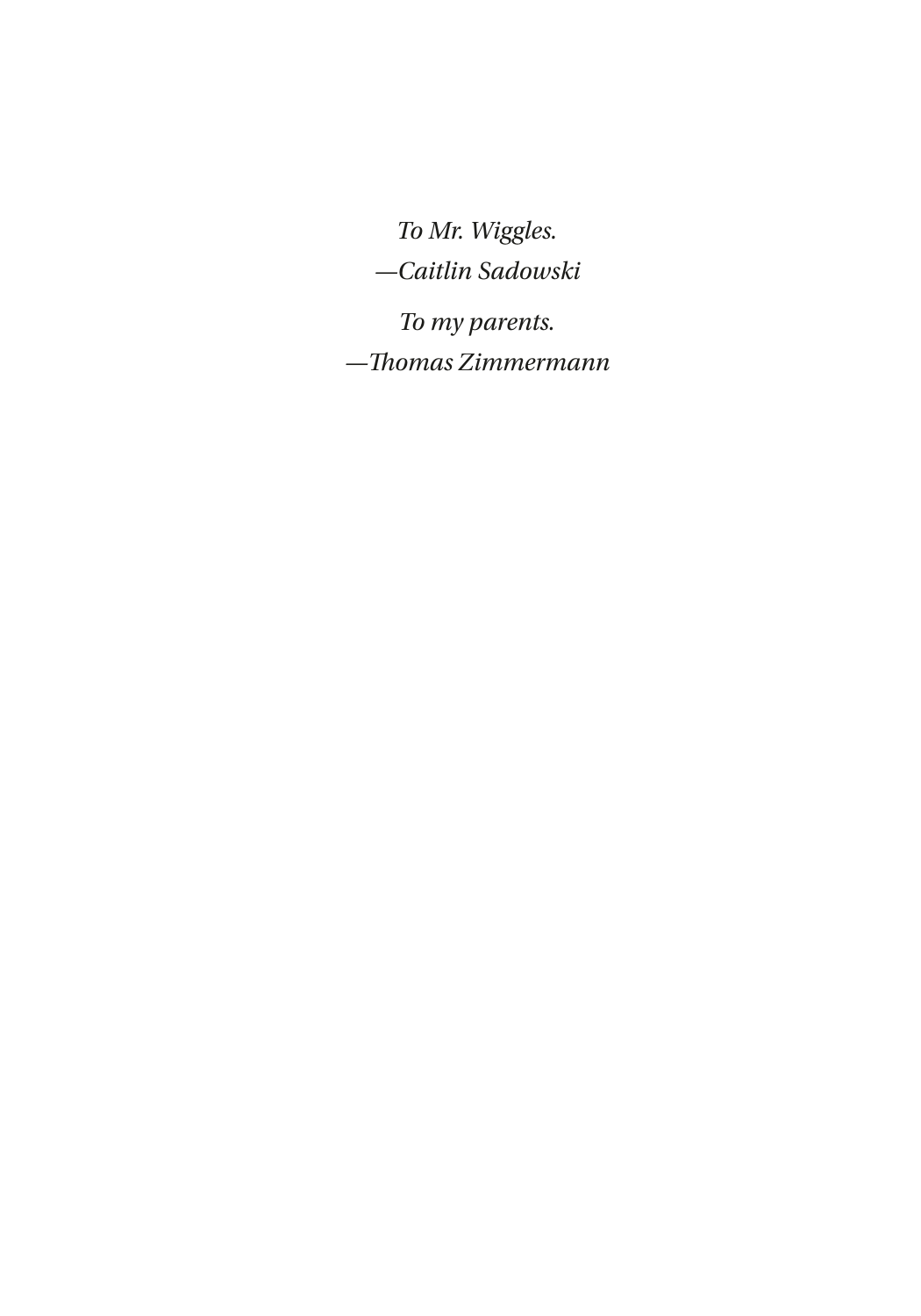# **Table of Contents**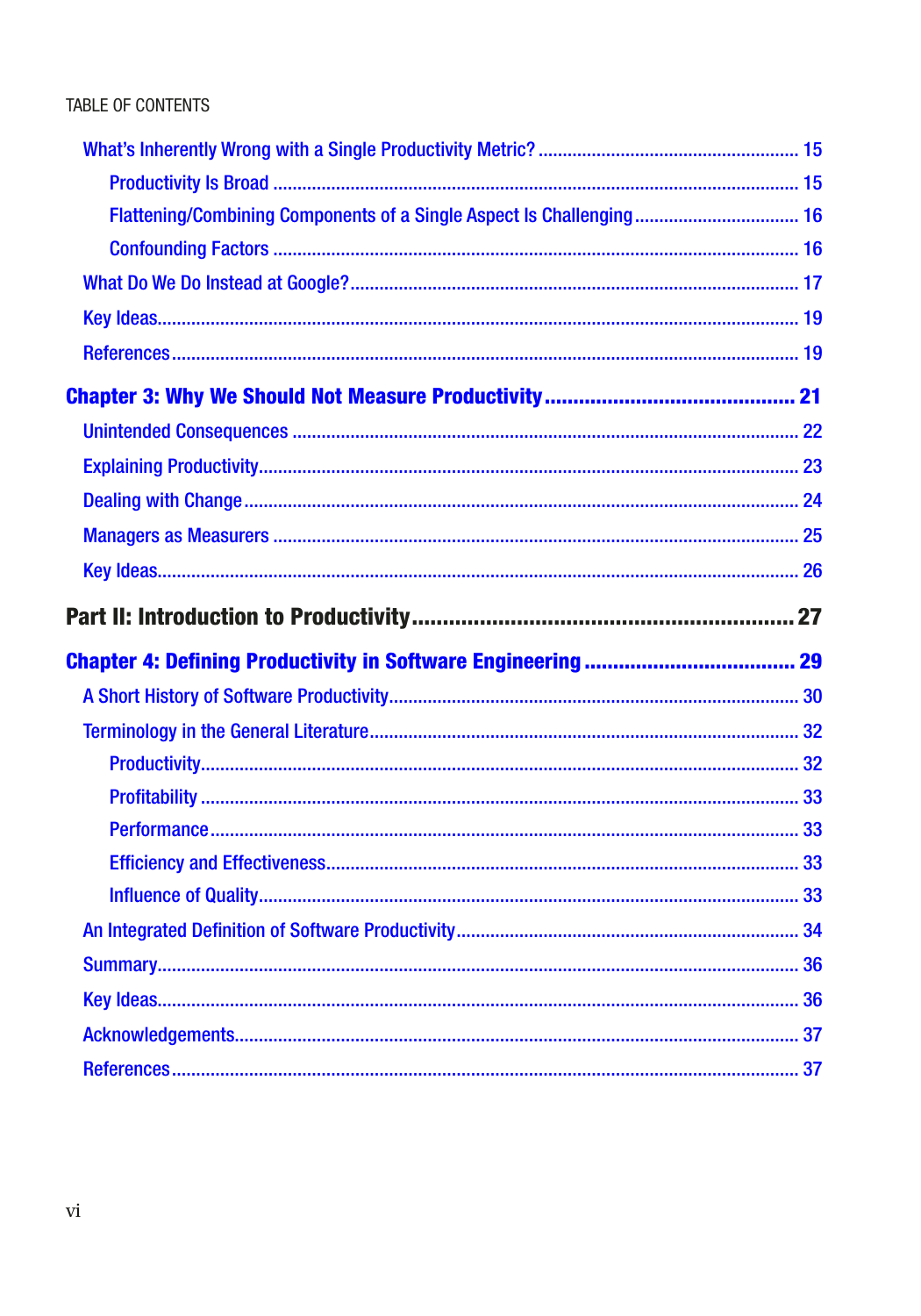| <b>Chapter 5: A Software Development Productivity Framework  39</b>                 |    |
|-------------------------------------------------------------------------------------|----|
|                                                                                     |    |
|                                                                                     |    |
|                                                                                     |    |
|                                                                                     |    |
|                                                                                     |    |
| The Productivity Framework in Action: Articulating Goals, Questions, and Metrics 42 |    |
|                                                                                     |    |
|                                                                                     |    |
|                                                                                     |    |
|                                                                                     |    |
|                                                                                     |    |
| <b>Chapter 6: Individual, Team, Organization, and Market: Four Lenses of</b>        |    |
|                                                                                     |    |
|                                                                                     |    |
|                                                                                     |    |
|                                                                                     |    |
|                                                                                     |    |
|                                                                                     |    |
|                                                                                     |    |
| <b>Chapter 7: Software Productivity Through the Lens of Knowledge Work 57</b>       |    |
|                                                                                     |    |
| Techniques for Measuring Productivity                                               | 58 |
|                                                                                     |    |
|                                                                                     |    |
|                                                                                     |    |
|                                                                                     |    |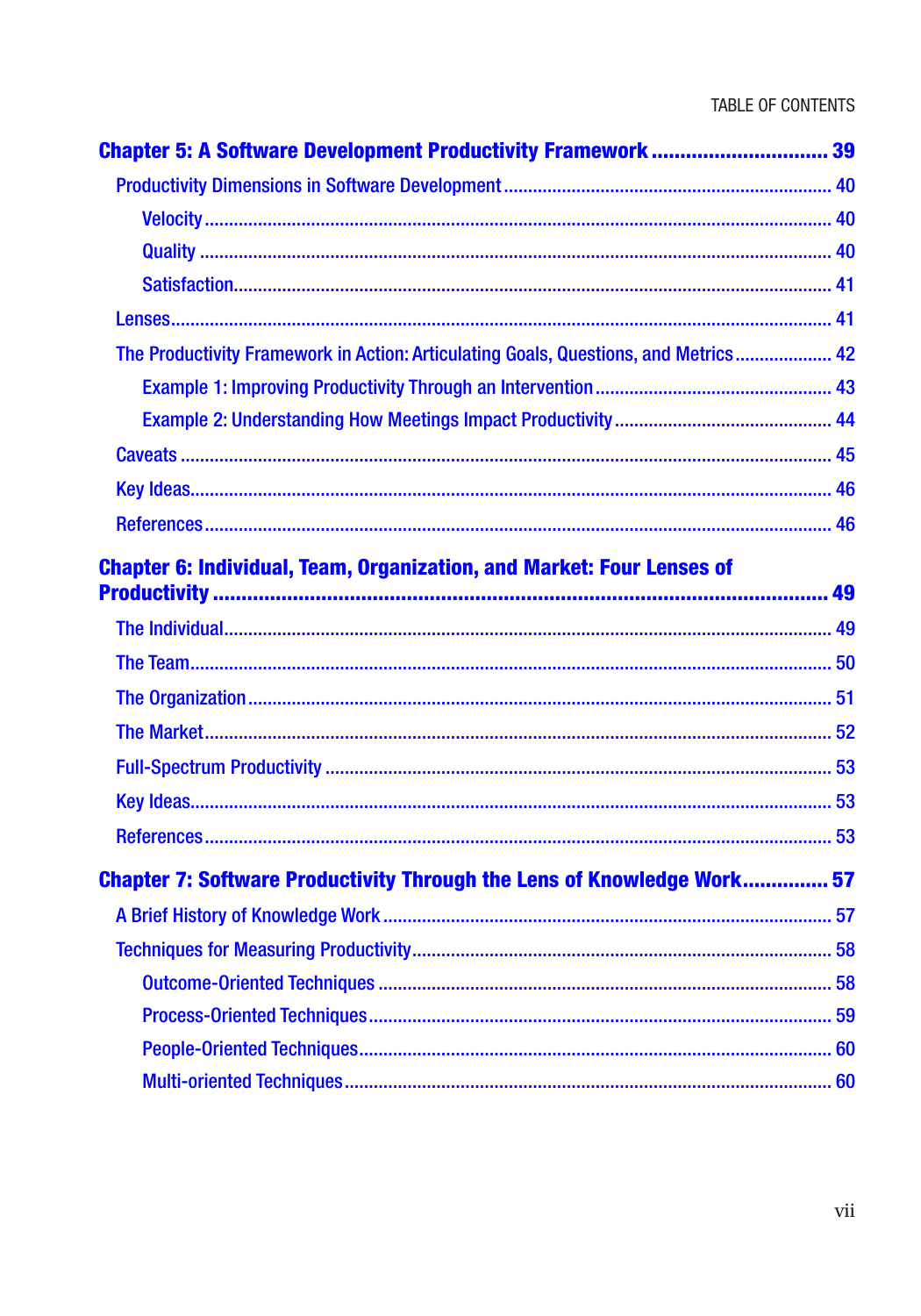| 81 |
|----|
|    |
|    |
|    |
|    |
|    |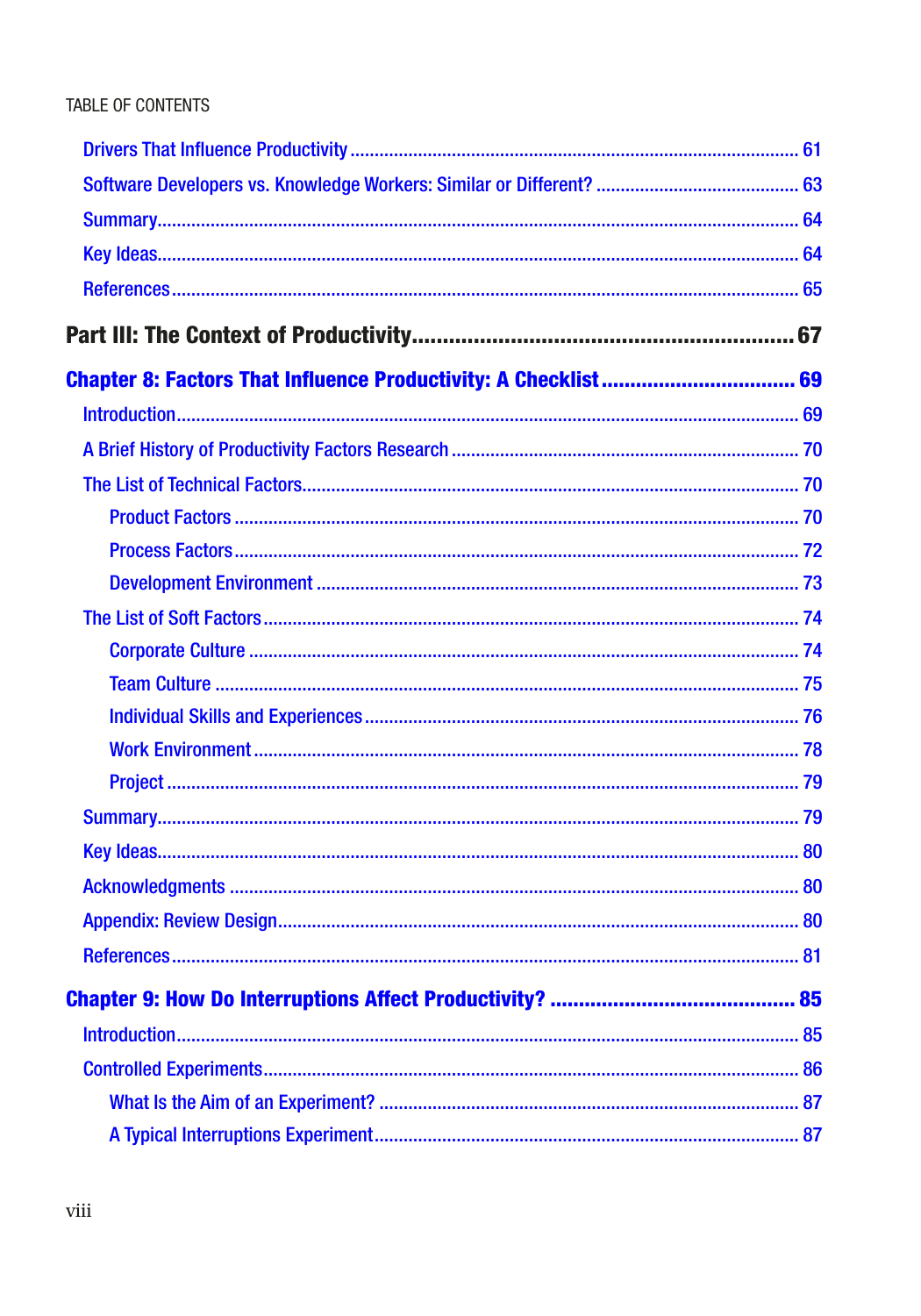| What Can Cognitive Models Predict About the Impact of Interruptions on Productivity?  93 |  |
|------------------------------------------------------------------------------------------|--|
|                                                                                          |  |
|                                                                                          |  |
|                                                                                          |  |
|                                                                                          |  |
|                                                                                          |  |
|                                                                                          |  |
|                                                                                          |  |
|                                                                                          |  |
|                                                                                          |  |
|                                                                                          |  |
|                                                                                          |  |
|                                                                                          |  |
|                                                                                          |  |
| <b>Chapter 10: Happiness and the Productivity of Software Engineers 109</b>              |  |
|                                                                                          |  |
|                                                                                          |  |
|                                                                                          |  |
|                                                                                          |  |
|                                                                                          |  |
|                                                                                          |  |
|                                                                                          |  |
|                                                                                          |  |
|                                                                                          |  |
|                                                                                          |  |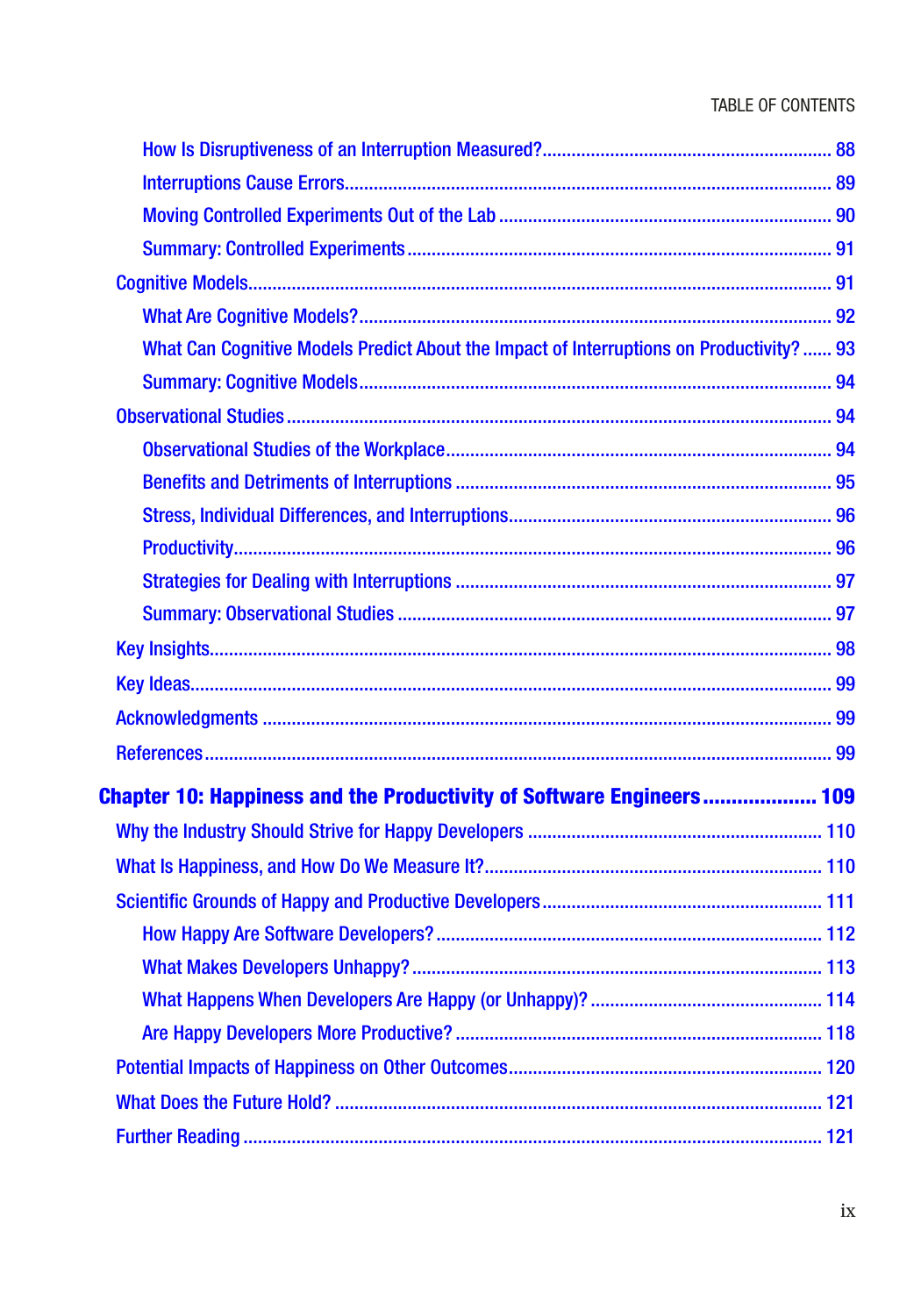| <b>Chapter 11: Dark Agile: Perceiving People As Assets, Not Humans  125</b> |  |
|-----------------------------------------------------------------------------|--|
|                                                                             |  |
|                                                                             |  |
|                                                                             |  |
|                                                                             |  |
|                                                                             |  |
|                                                                             |  |
|                                                                             |  |
|                                                                             |  |
|                                                                             |  |
|                                                                             |  |
|                                                                             |  |
|                                                                             |  |
| <b>Chapter 12: Developers' Diverging Perceptions of Productivity 137</b>    |  |
|                                                                             |  |
|                                                                             |  |
|                                                                             |  |
|                                                                             |  |
|                                                                             |  |
|                                                                             |  |
|                                                                             |  |
|                                                                             |  |
|                                                                             |  |
| <b>Chapter 13: Human-Centered Methods to Boost Productivity 147</b>         |  |
|                                                                             |  |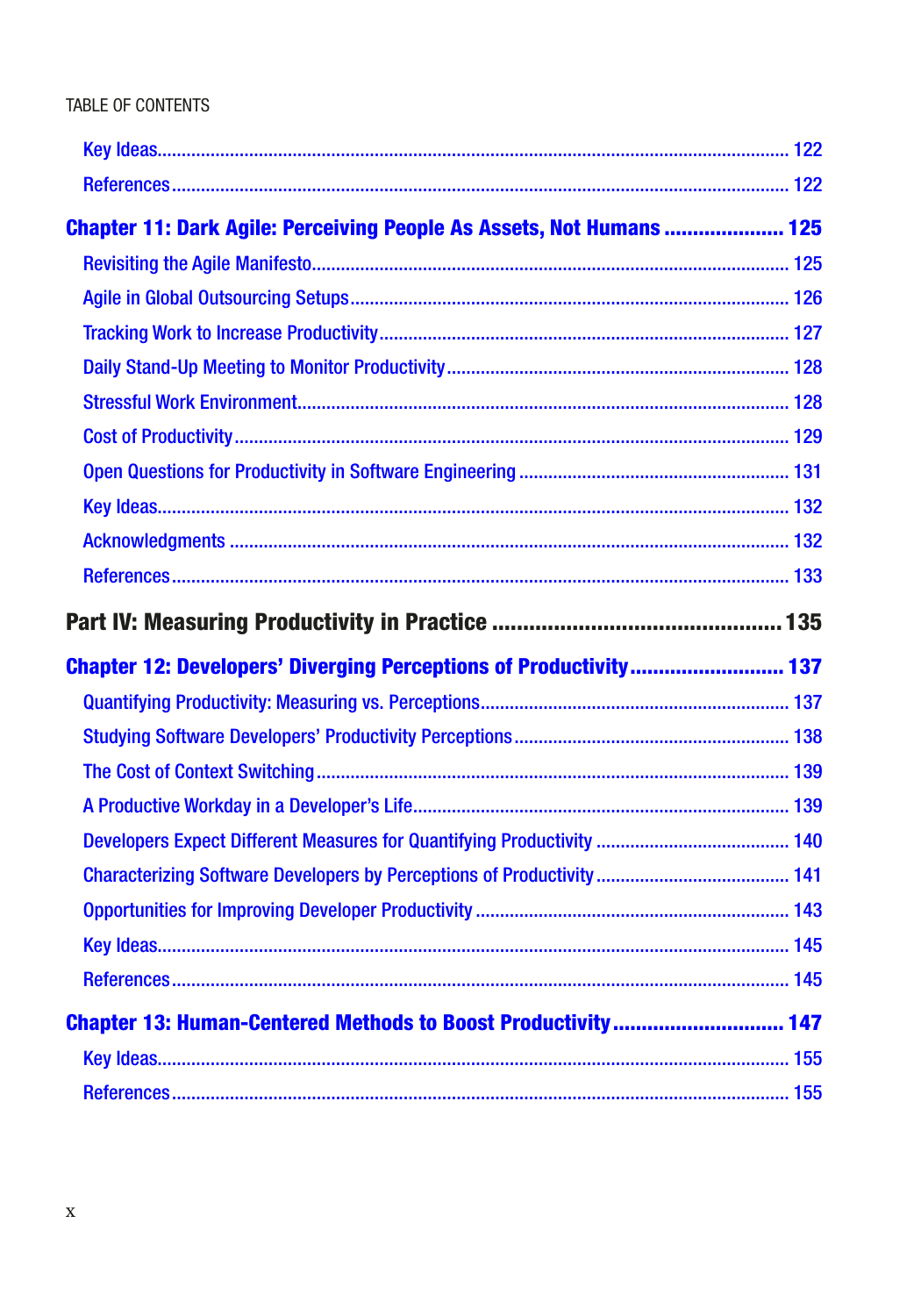| <b>Chapter 14: Using Biometric Sensors to Measure Productivity 159</b>            |  |
|-----------------------------------------------------------------------------------|--|
|                                                                                   |  |
|                                                                                   |  |
|                                                                                   |  |
|                                                                                   |  |
|                                                                                   |  |
|                                                                                   |  |
|                                                                                   |  |
| <b>Chapter 15: How Team Awareness Influences Perceptions of Developer</b>         |  |
|                                                                                   |  |
|                                                                                   |  |
|                                                                                   |  |
|                                                                                   |  |
|                                                                                   |  |
|                                                                                   |  |
|                                                                                   |  |
|                                                                                   |  |
| <b>Chapter 16: Software Engineering Dashboards: Types, Risks, and Future  179</b> |  |
|                                                                                   |  |
|                                                                                   |  |
|                                                                                   |  |
|                                                                                   |  |
|                                                                                   |  |
|                                                                                   |  |
|                                                                                   |  |
|                                                                                   |  |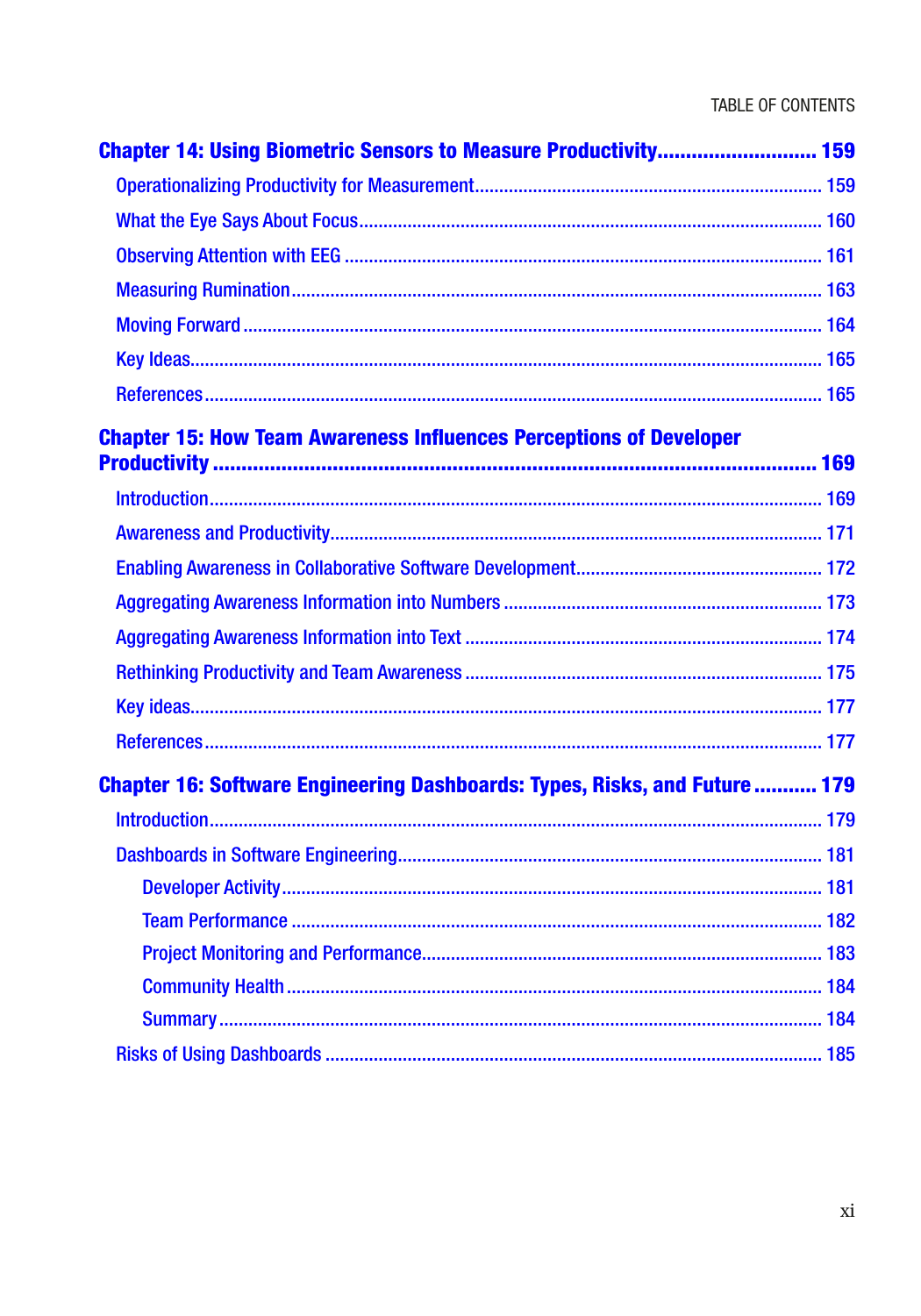| <b>Chapter 17: The COSMIC Method for Measuring the Work-Output</b> |  |
|--------------------------------------------------------------------|--|
|                                                                    |  |
|                                                                    |  |
|                                                                    |  |
|                                                                    |  |
|                                                                    |  |
|                                                                    |  |
|                                                                    |  |
|                                                                    |  |
|                                                                    |  |
|                                                                    |  |
|                                                                    |  |
|                                                                    |  |
|                                                                    |  |
|                                                                    |  |
|                                                                    |  |
|                                                                    |  |
|                                                                    |  |
|                                                                    |  |
|                                                                    |  |
|                                                                    |  |
|                                                                    |  |
|                                                                    |  |
|                                                                    |  |
|                                                                    |  |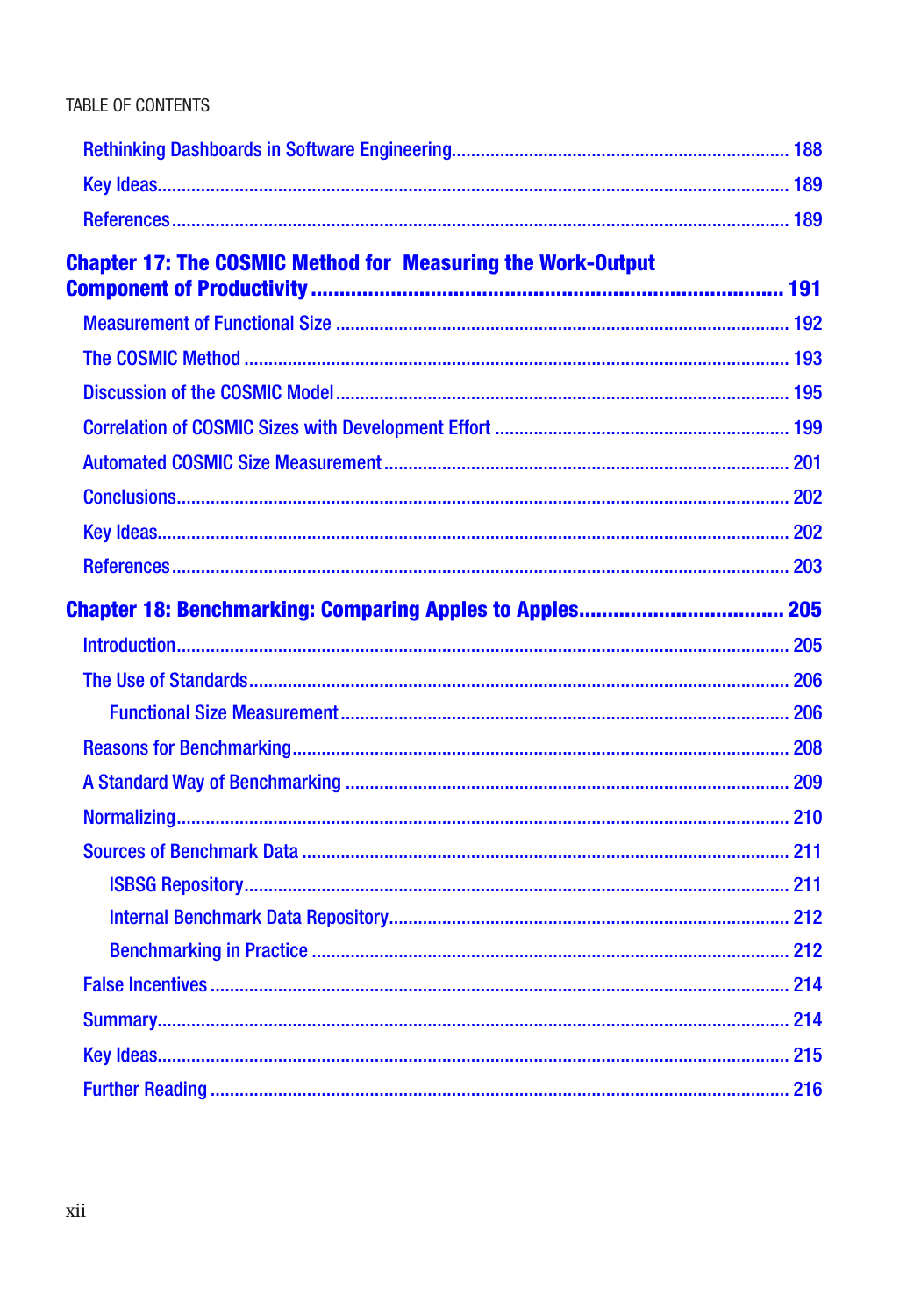| <b>Chapter 19: Removing Software Development Waste to Improve Productivity 221</b>  |     |
|-------------------------------------------------------------------------------------|-----|
|                                                                                     |     |
|                                                                                     |     |
|                                                                                     |     |
|                                                                                     |     |
|                                                                                     |     |
|                                                                                     |     |
|                                                                                     |     |
|                                                                                     |     |
|                                                                                     |     |
|                                                                                     |     |
|                                                                                     |     |
|                                                                                     |     |
|                                                                                     |     |
|                                                                                     |     |
|                                                                                     |     |
|                                                                                     |     |
|                                                                                     |     |
|                                                                                     |     |
| <b>Chapter 20: Organizational Maturity: The Elephant Affecting Productivity 241</b> |     |
|                                                                                     |     |
|                                                                                     |     |
|                                                                                     |     |
|                                                                                     | 246 |
|                                                                                     | 248 |
|                                                                                     | 248 |
|                                                                                     |     |
|                                                                                     |     |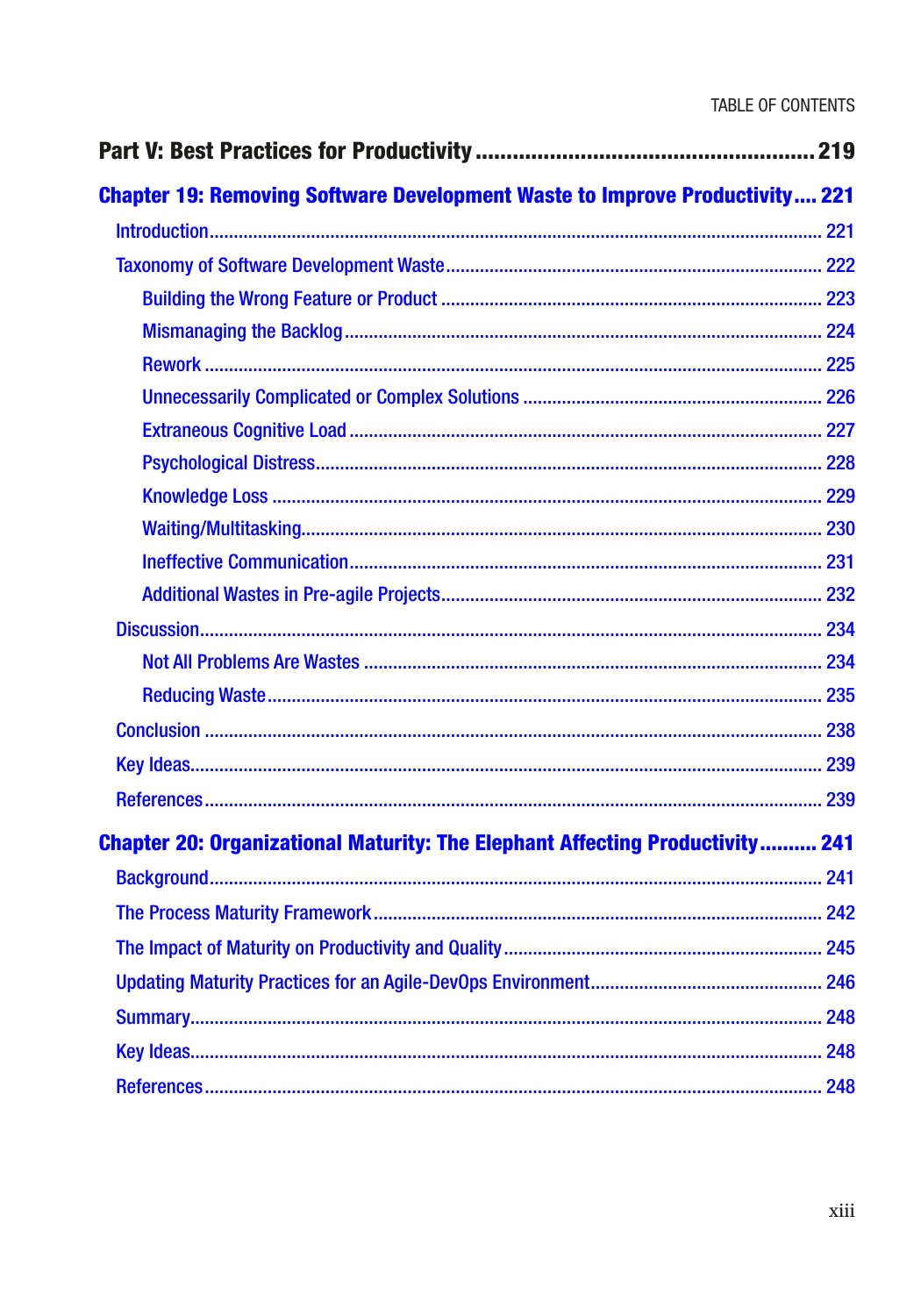| Chapter 22: Fitbit for Developers: Self-Monitoring at Work  261       |  |
|-----------------------------------------------------------------------|--|
|                                                                       |  |
|                                                                       |  |
|                                                                       |  |
|                                                                       |  |
|                                                                       |  |
|                                                                       |  |
|                                                                       |  |
|                                                                       |  |
|                                                                       |  |
|                                                                       |  |
| <b>Chapter 23: Reducing Interruptions at Work with FlowLight  271</b> |  |
|                                                                       |  |
|                                                                       |  |
|                                                                       |  |
|                                                                       |  |
|                                                                       |  |
|                                                                       |  |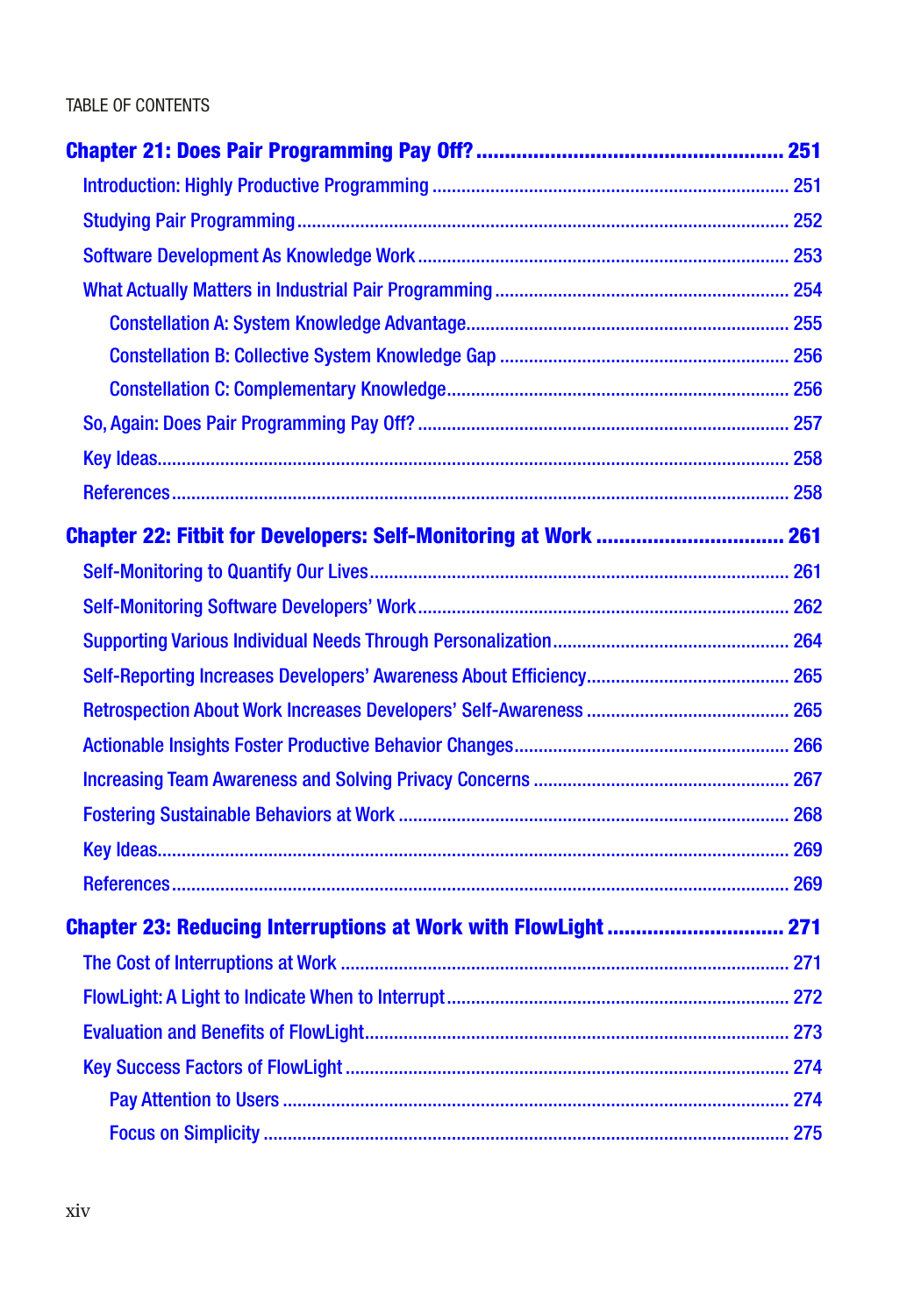| <b>Chapter 24: Enabling Productive Software Development by</b>               |  |
|------------------------------------------------------------------------------|--|
| Mylyn: Improving Information Flow for the Individual Software Developer  282 |  |
|                                                                              |  |
| Tasktop Integration Hub: Improving Information Flow for a Software           |  |
|                                                                              |  |
|                                                                              |  |
|                                                                              |  |
|                                                                              |  |
|                                                                              |  |
|                                                                              |  |
|                                                                              |  |
|                                                                              |  |
|                                                                              |  |
|                                                                              |  |
|                                                                              |  |
|                                                                              |  |
|                                                                              |  |
|                                                                              |  |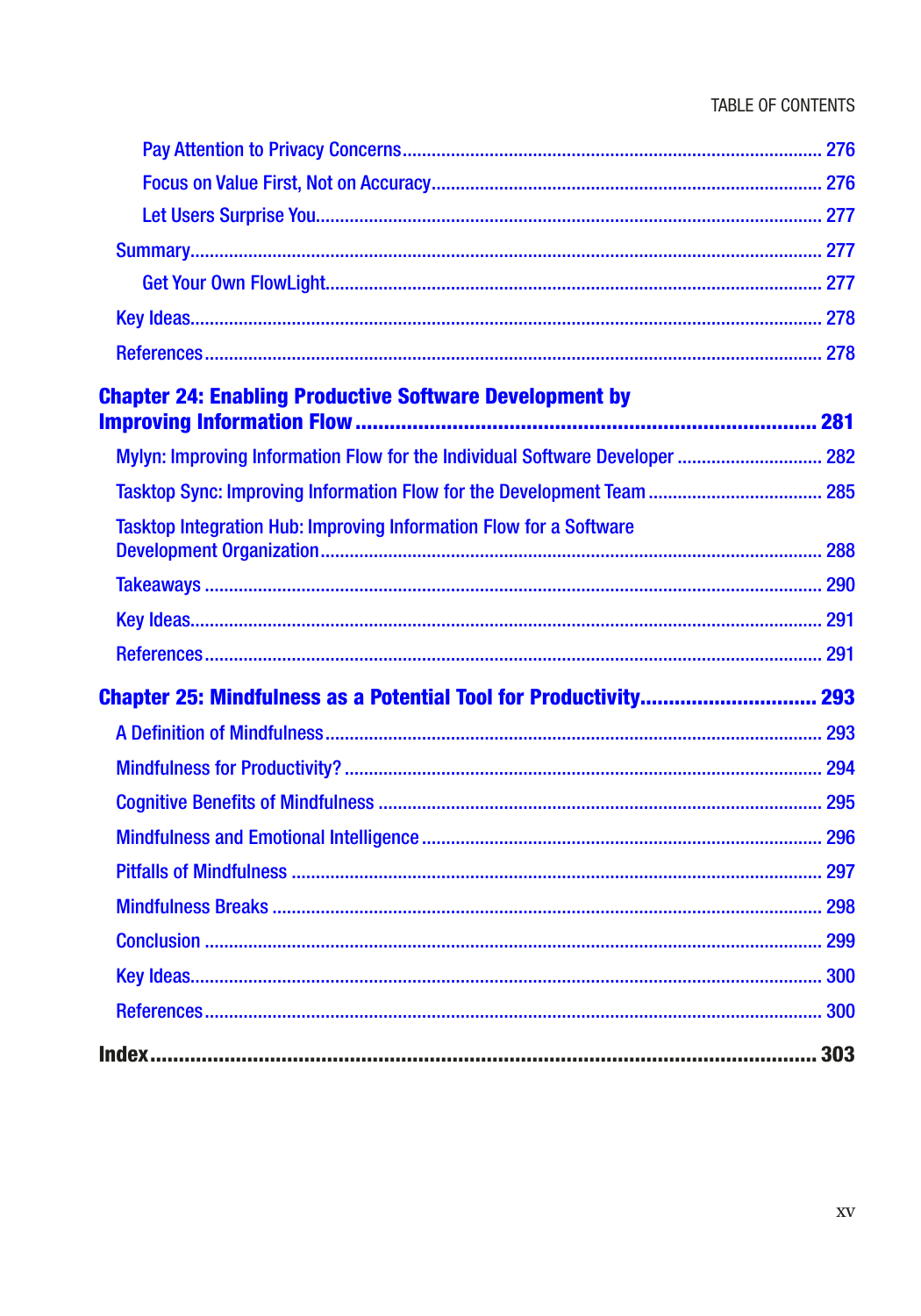# **About the Editors**

**Dr. Caitlin Sadowski** is a software engineer at Google in Mountain View, California, where she aims to understand and improve developer workflows. Currently, she is helping Chrome developers make data-driven decisions as the manager of the Chrome Metrics team. In the past, she made static analysis useful at Google by creating the Tricorder program analysis platform, and then co-founded a team that provides ongoing insight into how developers spend their time and what makes them effective (the Engineering Productivity Research team). She is a committee member of top software engineering and programming language conferences (ICSE, ESEC/FSE, OOPSLA, and PLDI). She has a PhD from the University of California at Santa Cruz where she worked on a variety of research topics related to programming languages, software engineering, and human computer interaction. She enjoys baking with her three-year-old, Naru (otherwise known as Mr. Wiggles).

**Dr. Thomas Zimmermann** is a senior researcher at Microsoft Research, where he analyzes data for a living. Currently, he works on the productivity of software developers and data scientists at Microsoft. In the past, he analyzed data from digital games, branch structures, and bug reports. He is the co-editor in chief of the Empirical Software Engineering journal and serves on the editorial boards of IEEE Transactions on Software Engineering, IEEE Software, Journal of Systems and Software, and Journal of Software: Evolution and Process. He is a committee member of top software engineering conferences (ICSE, ESEC/FSE, and ASE) and the chairman of ACM SIGSOFT. He previously edited books on recommender systems (Springer) and data science in software engineering (Morgan Kaufmann). He has a PhD from Saarland University where he worked on mining software repositories. He likes movies, enjoys football at -6 degrees Fahrenheit, and collects unicorns.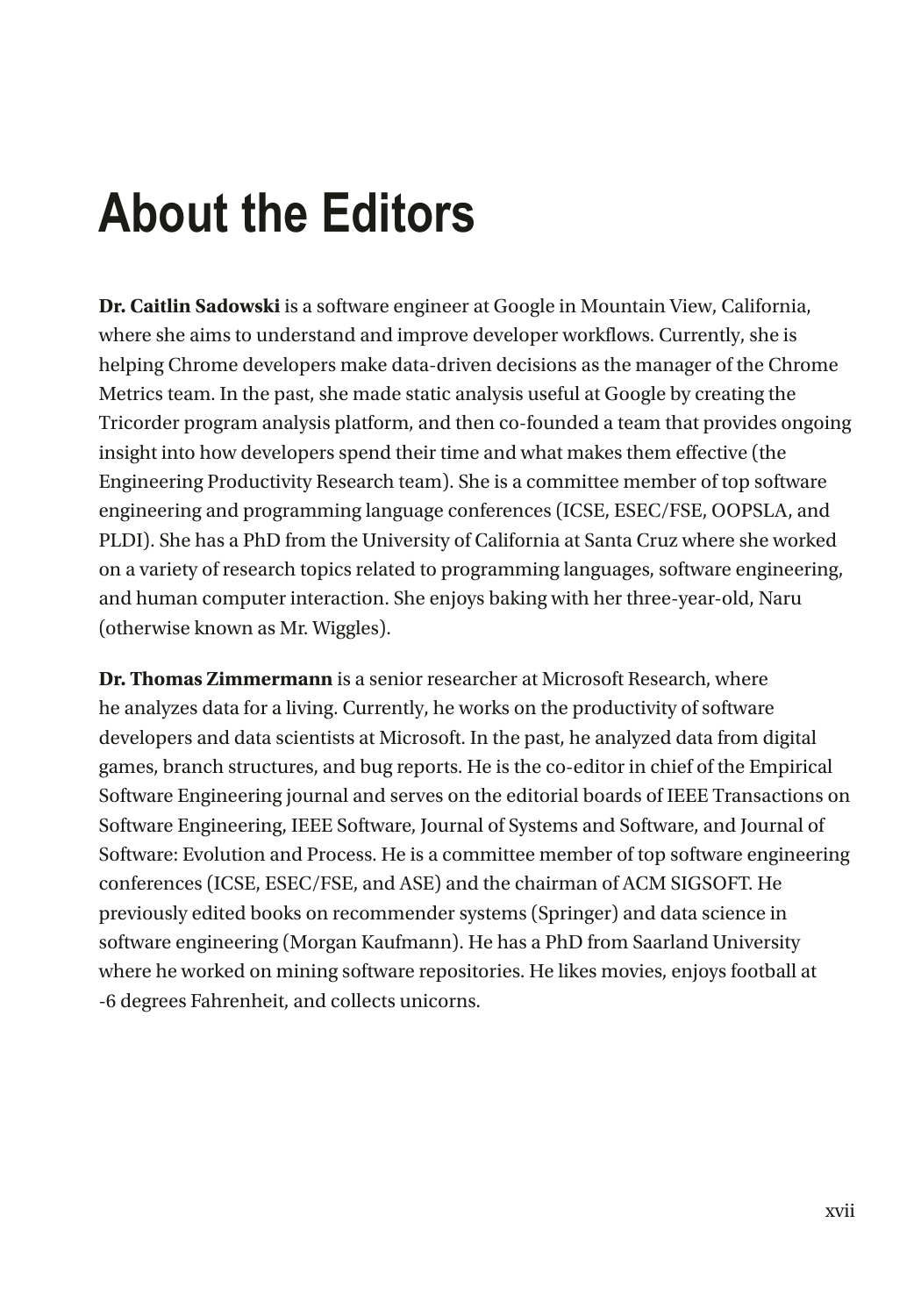# **Acknowledgments**

There are many people who made this book possible. We gratefully acknowledge the extensive and professional work of our authors and the Apress team, especially Todd Green, Jill Balzano, and Susan McDermott. Special thanks to the staff and the organizers of Schloss Dagstuhl ([https://www.dagstuhl.de](https://www.dagstuhl.de/), where computer scientists meet), who hosted the original meeting that was the genesis of this book. Special thanks also to Jaeheon Yi and Ambrose Feinstein, without whom it would have been impossible to find the time to work on this.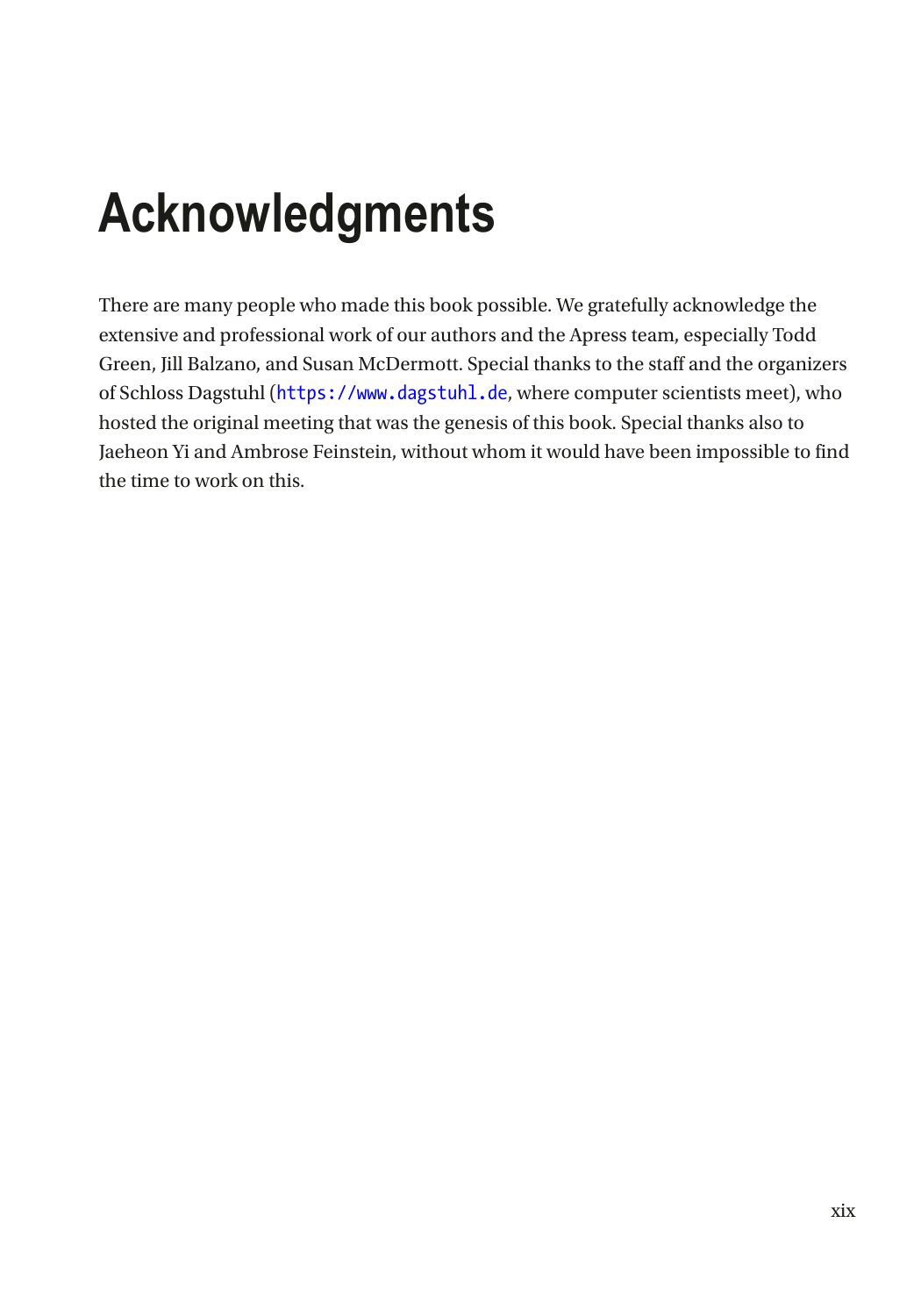### Caitlin Sadowski Thomas Zimmermann

As Marc Andreessen put it, software is eating the world  $[1]$  $[1]$  $[1]$ , and there is an evergrowing demand on software being built. Despite the immense growth in the number of professional software developers, there is still a shortage. To satisfy this demand, we need more productive software engineers.

Over the past four decades, there has been significant research on understanding and improving the productivity of software developers and teams. A substantial amount of work has examined the meaning of software productivity. Much of this introduced definitions of productivity (many of them!), considered organizational issues associated with productivity, and focused on specific tools and approaches for improving productivity. In fact, most of the seminal work on software productivity is from the 1980s and 1990s (Peopleware, Mythical Man-Month, Personal Software Process).

# Why This Book?

Historically, this book began as a weeklong workshop in Dagstuhl, Germany [\[2\]](#page-22-1). The motivation for this seminar was that since the 1980s and 1990s many things have changed and that it was time to revisit what makes *modern* software engineers productive.

What has changed since the 1980s and 1990s? Today's software teams and engineers are often global and collaborate across borders and time zones, practice agile software development, frequently use social coding tools such as Stack Overflow and GitHub, and often work on laptops or their own personal devices. Today's software engineers must deal with unprecedented complexity, can build large systems fast in the cloud, can store millions (or even billions) of lines of code in a single repository, and can release software frequently, often multiple times a day. They use on average 11.7 communication channels such as web search, blogs, Q&A sites, and social networking sites [85]; in 1984, the primary communication channels for software engineers were phone calls and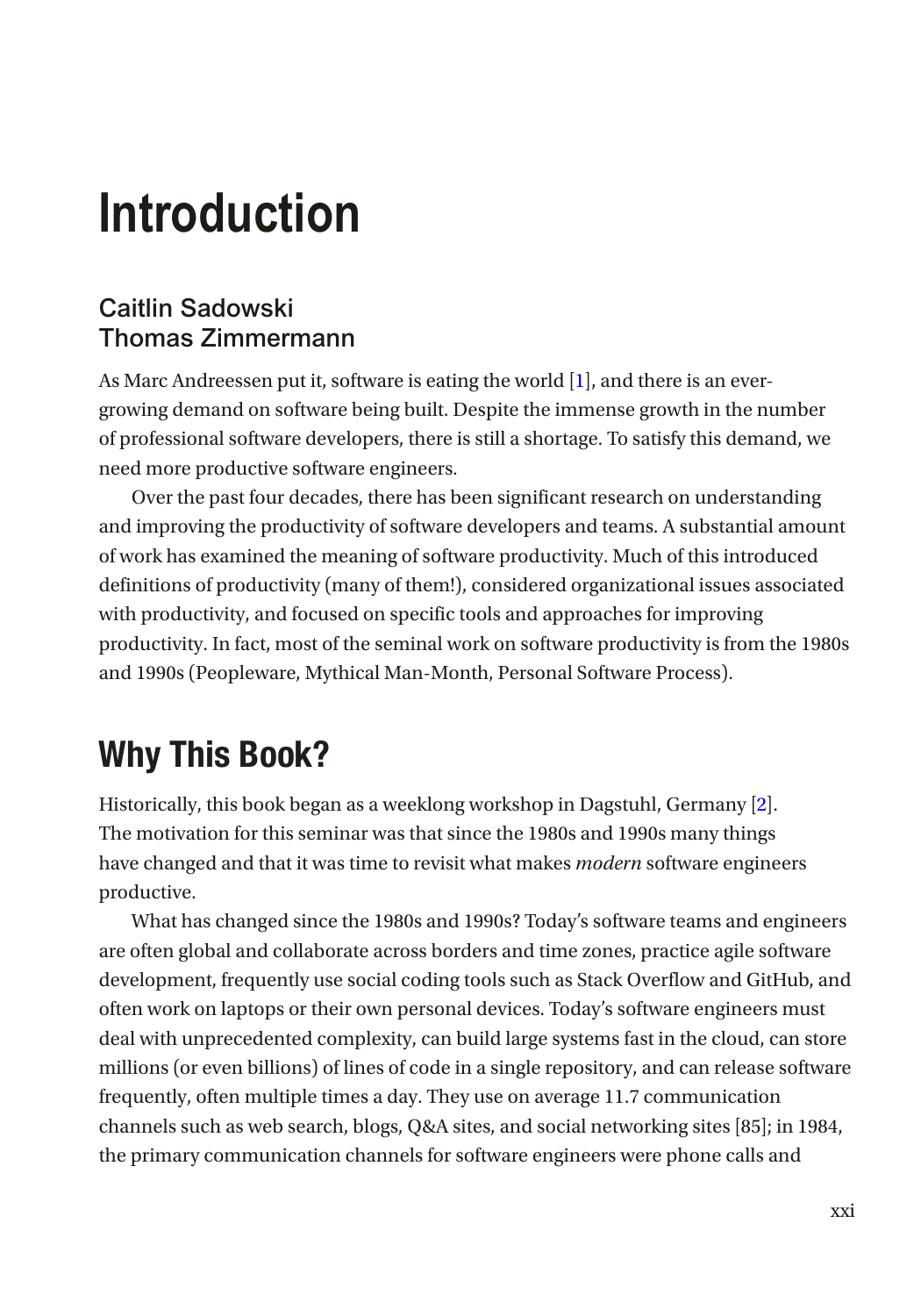in-person meetings [27]. The human-computer interaction (HCI) and computersupported cooperative work (CSCW) communities have made significant advances in supporting knowledge workers to become more productive that one might also transfer to software engineers. Furthermore, the wide availability of data about software development enables a more sophisticated analysis of software productivity.

The goal of this seminar was to rethink, discuss, and address open issues of productivity in software development and figure out how to measure and foster productive behavior of software developers. Specifically, the discussion at the seminar focused on the following questions:

- What does productivity mean for individuals, teams, and organizations?
- What are the dimensions and factors of productivity?
- What are the purposes and implications of measuring productivity?
- What are the grand challenges in research on productivity?

This book explores what productivity means for modern software development. The chapters were written by participants at the Dagstuhl seminar (see Figure [1](#page-18-0)), plus numerous other experts. Our goal is to summarize and distribute their combined experience, wisdom, and understanding about software productivity.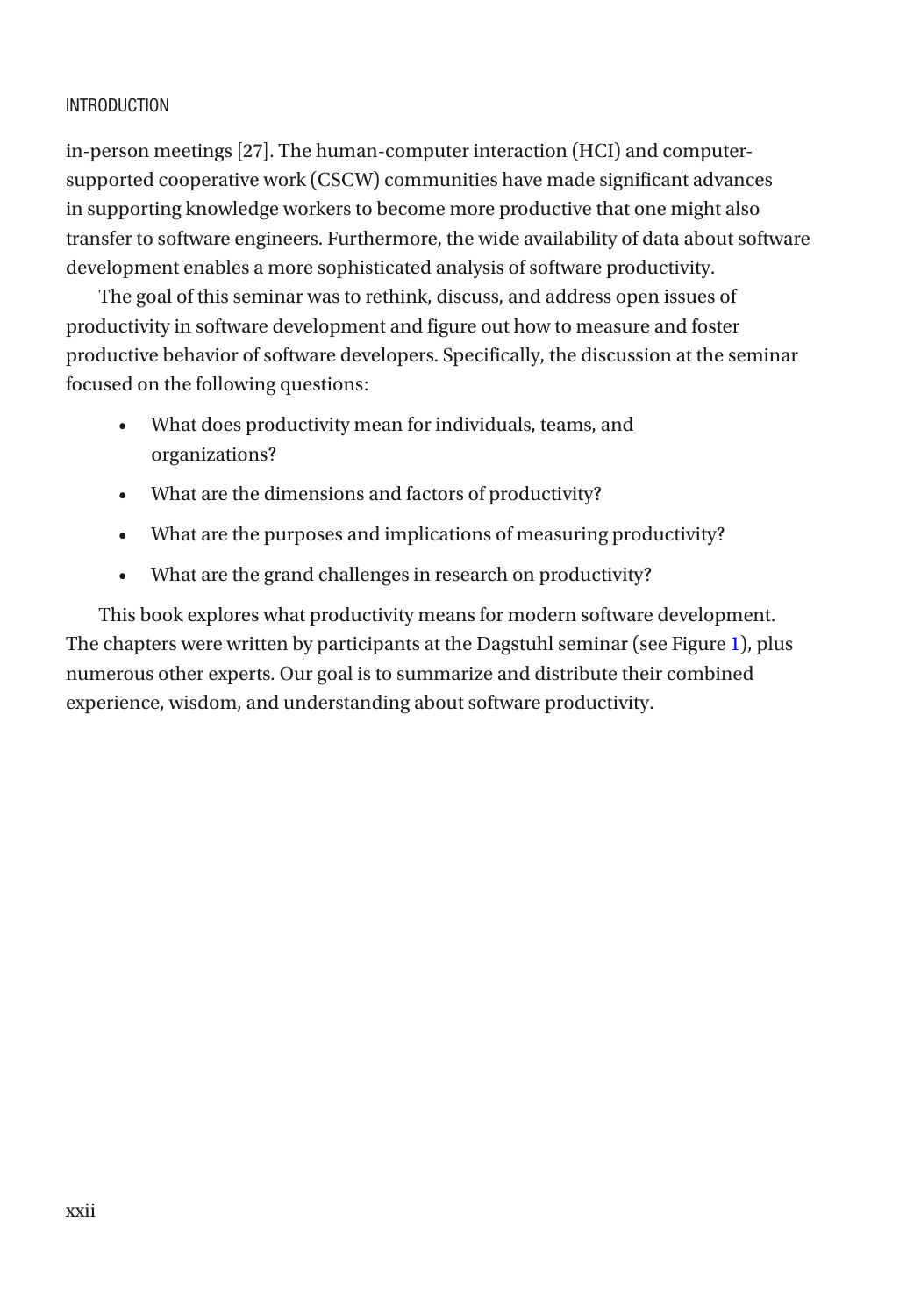<span id="page-18-0"></span>

*Figure 1. The attendees of the Dagstuhl seminar called "Rethinking Productivity in Software Engineering" in March 2017. The two editors of this book are in the second row on the right hand side.*

# About This Book

This book is organized into five topic areas. We begin with a set of essays outlining challenges with measuring productivity ("Measuring Productivity: No Silver Bullet"). This is followed by essays focused on breaking down productivity into its components ("Introduction to Productivity") and essays that identify productivity factors and how they may give a different perspective on productivity ("The Context of Productivity"). Even though productivity is difficult to measure in general, we include specific case studies focused on measuring some aspect of productivity ("Measuring Productivity in Practice"). We finish with a series of essays on interventions that do work to improve productivity ("Best Practices for Productivity").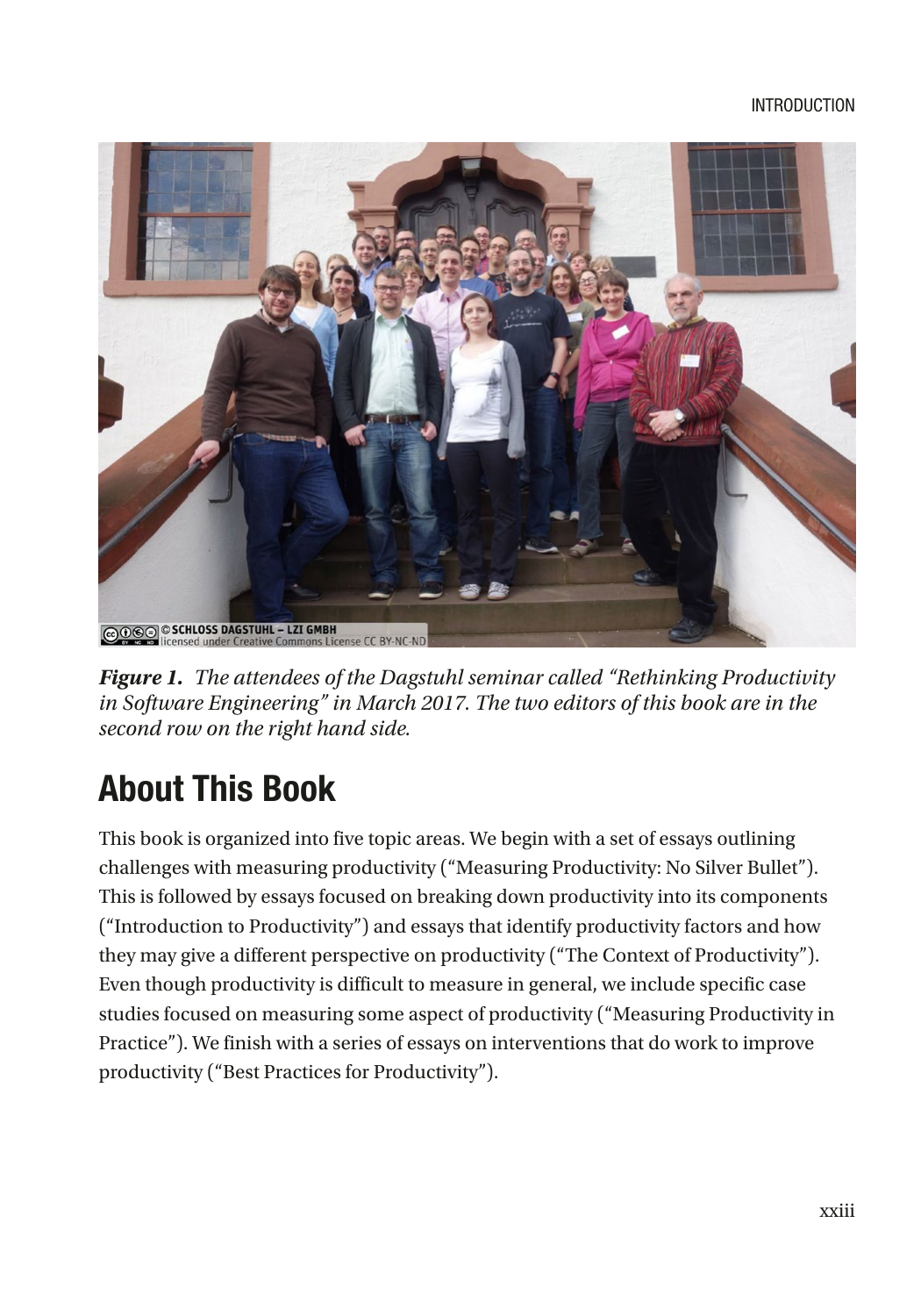## Measuring Productivity: No Silver Bullet

Are some programmers indeed ten times more productive than others, as some people claim? Lutz Prechelt digs into the data to address this question in Chapter [1](https://doi.org/10.1007/978-1-4842-4221-6_1). Ciera Jaspan and Caitlin Sadowski then explain what is inherently wrong with focusing on a single productivity metric (and what you can do instead) in Chapter [2](https://doi.org/10.1007/978-1-4842-4221-6_2). Amy J. Ko describes a thought experiment identifying the unintended consequences of measuring productivity in Chapter [3](https://doi.org/10.1007/978-1-4842-4221-6_3).

## An Introduction to Productivity

We begin this part with an overview of ways that productivity has been defined in the past with Chapter [4](https://doi.org/10.1007/978-1-4842-4221-6_4) by Stefan Wagner and Florian Deissenboeck. In Chapter [5,](https://doi.org/10.1007/978-1-4842-4221-6_5) Caitlin Sadowski, Margaret-Anne Storey, and Robert Feldt describe a framework for breaking down productivity into three dimensions: quality, velocity, and satisfaction—and how to apply that framework when considering productivity metrics. Amy J. Ko then describes how it is important to consider productivity in context through a particular lens in Chapter [6.](https://doi.org/10.1007/978-1-4842-4221-6_6) Emerson Murphy-Hill and Stefan Wagner conclude this introduction to productivity concepts with an overview of productivity research in a related context (knowledge work) in Chapter [7](https://doi.org/10.1007/978-1-4842-4221-6_7).

# The Context of Productivity

There are many different factors that may affect the productivity of software engineers. Stefan Wagner and Emerson Murphy-Hill overview the space of these factors in Chapter [8.](https://doi.org/10.1007/978-1-4842-4221-6_8) We do a deep dive into two of these factors in the following two chapters: Duncan Brumby, Christian Janssen, and Gloria Mark provide an overview of research on interruptions in Chapter [9,](https://doi.org/10.1007/978-1-4842-4221-6_9) and then Daniel Graziotin and Fabian Fagerholm discuss research about the relationship between happiness and productivity in Chapter [10.](https://doi.org/10.1007/978-1-4842-4221-6_10) We end this part with Pernille Bjørn's cautionary tale about the importance of considering social factors for productivity in Chapter [11](https://doi.org/10.1007/978-1-4842-4221-6_11).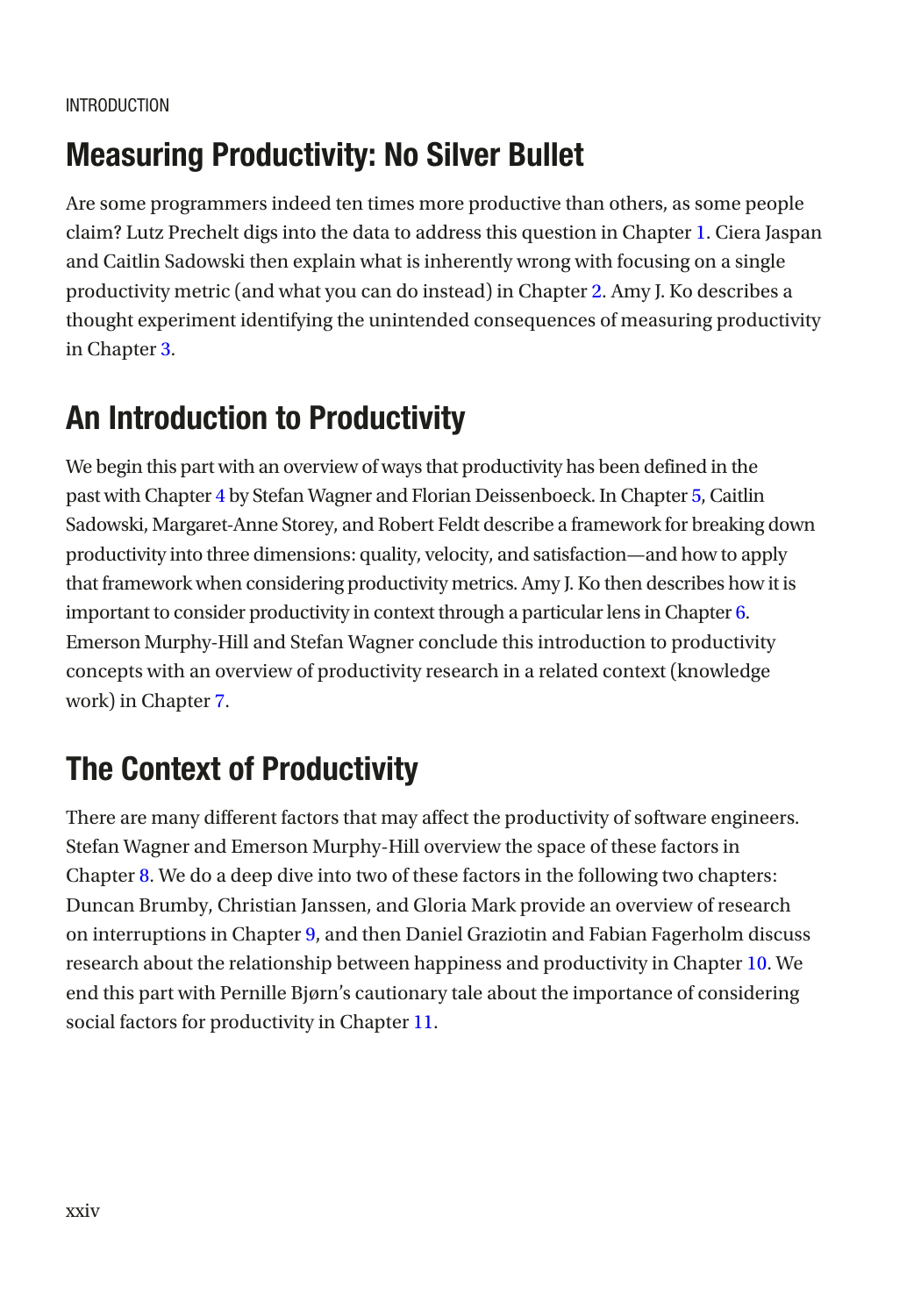### Measuring Productivity in Practice

André N. Meyer, Gail C. Murphy, Thomas Fritz, and Thomas Zimmermann dig into the varying ways developers perceive productivity and the implications for selfreported productivity measurement in Chapter [12.](https://doi.org/10.1007/978-1-4842-4221-6_12) Brad A. Myers, Amy J. Ko, Thomas D. LaToza, and YoungSeok Yoon then discuss how qualitative research methods can aid in understanding productivity challenges or improvements in Chapter [13.](https://doi.org/10.1007/978-1-4842-4221-6_13) Marieke van Vugt then overviews the benefits and limitations of using eye trackers and electroencephalography (EEG) scans to measure productivity in Chapter [14.](https://doi.org/10.1007/978-1-4842-4221-6_14) Christoph Treude and Fernando Figueira Filho discuss the importance of awareness of what is going on in the larger team (team awareness) for productivity and investigate how team awareness can be measured in Chapter [15](https://doi.org/10.1007/978-1-4842-4221-6_15). In Chapter [16,](https://doi.org/10.1007/978-1-4842-4221-6_16) Margaret-Anne Storey and Christoph Treude overview benefits and challenges of presenting productivity metrics in dashboards.

Some organizations perform productivity benchmarking using International Organization for Standardization (ISO) standard methods; the final two chapters give a perspective into this world. Charles Symons overviews one such measurement (COSMIC) in Chapter [17.](https://doi.org/10.1007/978-1-4842-4221-6_17) Frank Vogelezang and Harold van Heeringen describe a case study of how organizations use a benchmarking method like COSMIC in Chapter [18](https://doi.org/10.1007/978-1-4842-4221-6_18).

### Best Practices for Productivity

There are too many "best practices" for improving the productivity of software engineers to include in this book, so we give an overview of different interventions that provide a variety of perspectives into what such an intervention could look like. Todd Sedano, Paul Ralph, and Cécile Péraire describe how changing the mindset from "improving productivity" to "reducing waste" can make productivity improvements tractable in Chapter [19](https://doi.org/10.1007/978-1-4842-4221-6_19). Bill Curtis describes the importance of having clear, mature processes in Chapter [20](https://doi.org/10.1007/978-1-4842-4221-6_20). In Chapter [21](https://doi.org/10.1007/978-1-4842-4221-6_21), Franz Zieris and Lutz Prechelt give an answer to the question of whether pair programming pays off.

There are also tool-supported interventions to improve productivity. The benefits and challenges of self-tracking for productivity are described by André N. Meyer, Thomas Fritz, and Thomas Zimmermann in Chapter [22](https://doi.org/10.1007/978-1-4842-4221-6_22). Manuela Züger, André N. Meyer, Thomas Fritz, and David Shepherd present a system to surface information about when to interrupt software engineers in Chapter [23](https://doi.org/10.1007/978-1-4842-4221-6_23). In Chapter [24](https://doi.org/10.1007/978-1-4842-4221-6_24), Gail C. Murphy, Mik Kersten, Robert Elves, and Nicole Bryan review an evolution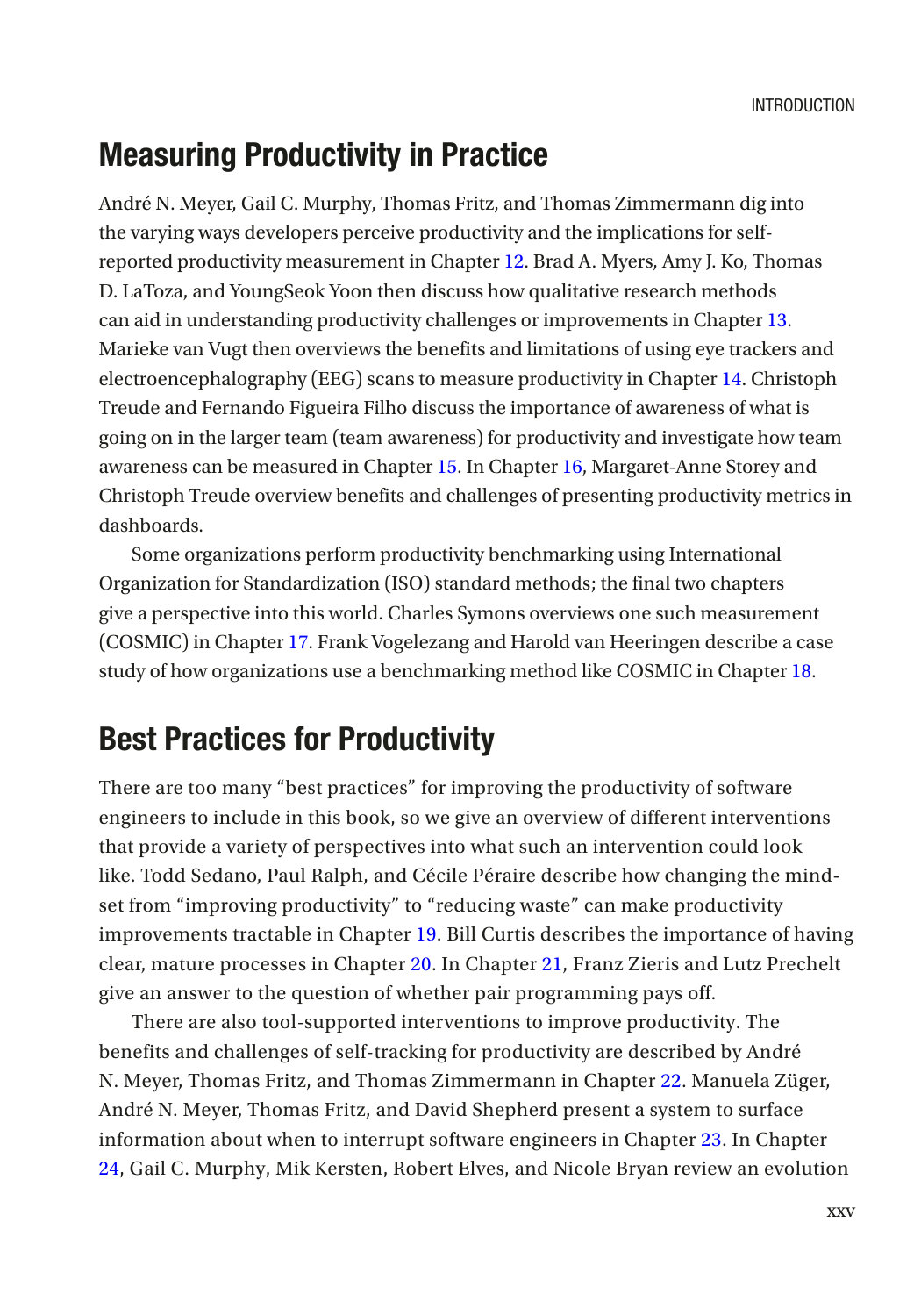of technologies focused on improving the access and flow of information between the humans and tools involved in creating software systems. Lastly, Marieke van Vugt focuses inward and overviews the role of mindfulness in productivity in Chapter [25](https://doi.org/10.1007/978-1-4842-4221-6_25).

# The Future of Software Productivity

While these essays were written by experts, they are hardly complete. Software development is always changing, and there is a lot we don't know yet about software productivity. At the Dagstuhl seminar, the attendees identified several open questions and grand challenges. The three main grand challenges are building a body of knowledge about what we know about software productivity, improving the measurement of productivity, and affecting and improving software productivity through interventions.

## Building a Body of Knowledge About Software **Productivity**

The following are the next steps towards building a body of knowledge about software productivity:

- Develop a theoretical framework for productivity.
- Defne *laws or rules of productivity* similar to the laws of software evolution. For example, a happier developer is a more productive developer; a participatory culture in a team is more productive.
- Examine the diference of software development to all other kinds of knowledge workers and learn what is unique about software development and what is not.
- Develop a mapping from questions on productivity to a methodology of studying it.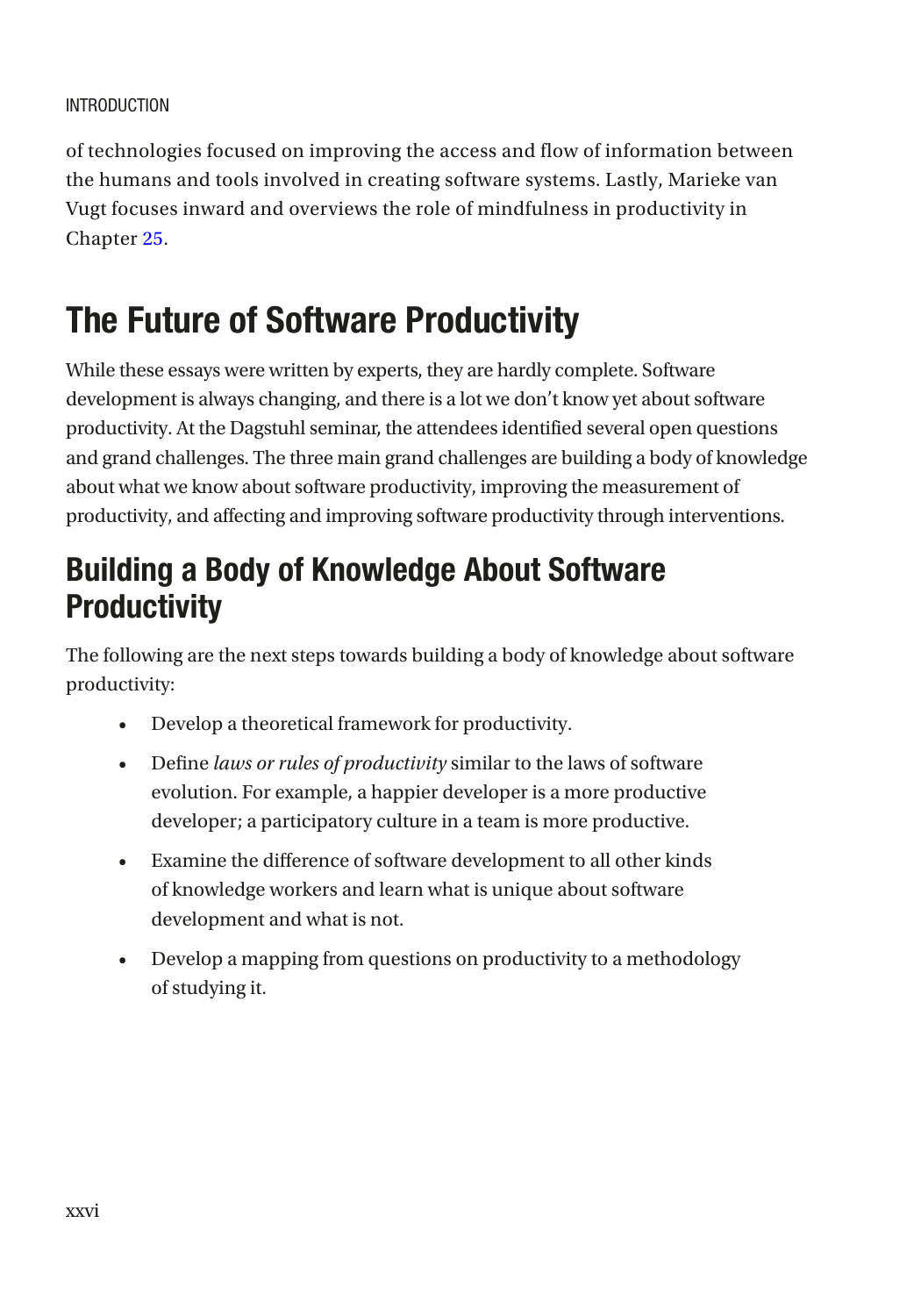## Improving the Measurement of Productivity

The following are the next steps for improving the measurement of productivity:

- Collect examples of where measuring productivity was done well with good outcomes. Distill the insights and guidelines from this collection.
- Develop an approach that can track "everything" at every moment, including detailed data across a company; biometric data from individuals; and data on aspects such as satisfaction, mood, fatigue, and motivation. Use the data to profle development work and productivity. *Obviously, it will be hard (if not impossible) to get the privacy right for an approach like this.*

### Improve the Productivity of Software Engineers

The following are the next steps for improving the productivity of software engineers:

- Understand how to support and facilitate productivity.
- Conduct a multitude of comparative studies on productivity at different companies and on different interventions.

Exciting times are ahead. We hope you enjoy this book!

## References

- <span id="page-22-0"></span>[1] Marc Andreessen. Why Software Is Eating The World. Wall Street Journal 2011. [https://www.wsj.com/articles/SB1000142405311](https://www.wsj.com/articles/SB10001424053111903480904576512250915629460) [1903480904576512250915629460](https://www.wsj.com/articles/SB10001424053111903480904576512250915629460)
- <span id="page-22-1"></span>[2] Thomas Fritz, Gloria Mark, Gail C. Murphy, Thomas Zimmermann. Rethinking Productivity in Software Engineering (Dagstuhl Seminar 17102). Dagstuhl Reports, Volume 7, Number 3, March 2017, pages 19–26. http://dx.doi.org/10.4230/ DagRep.7.3.19